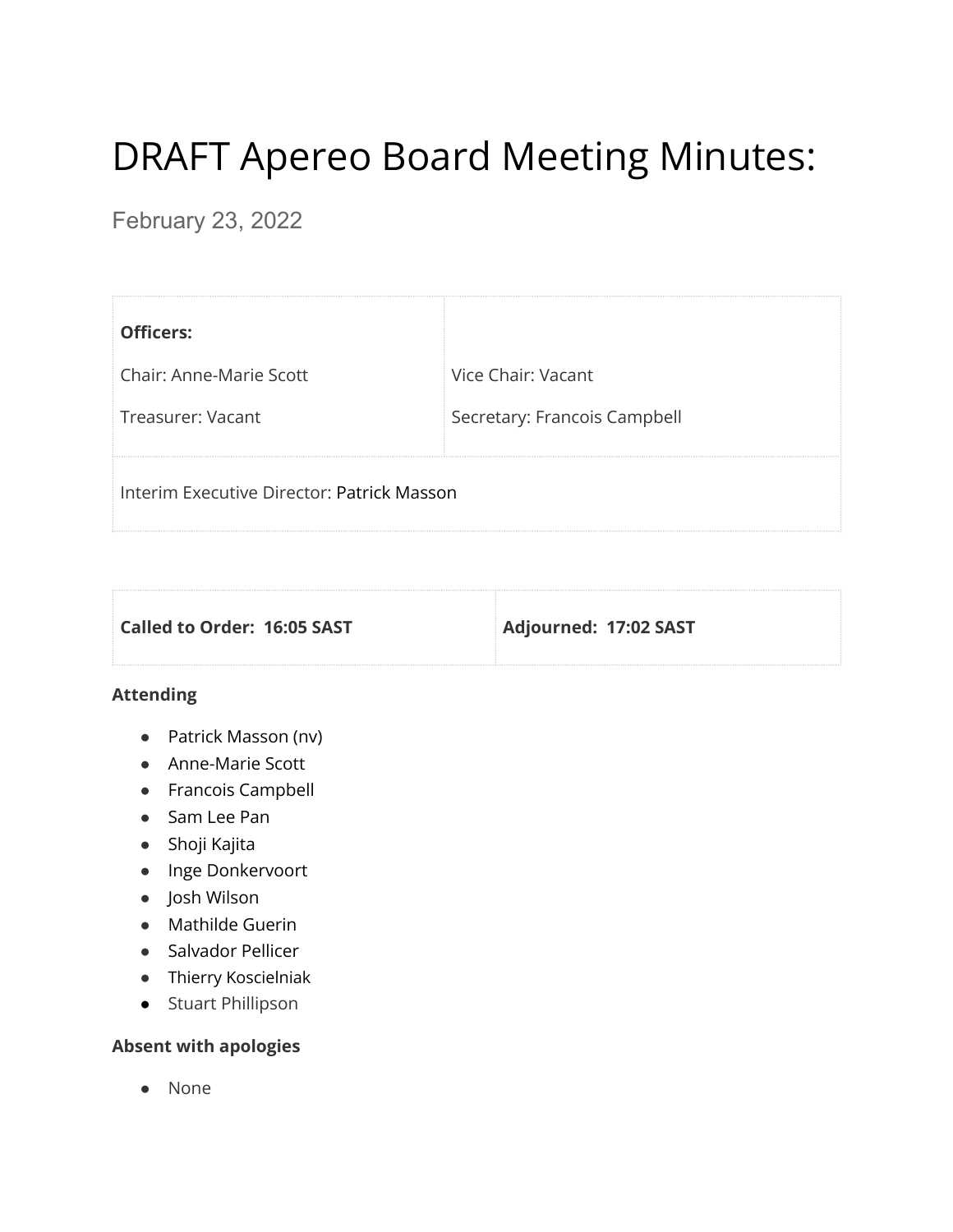#### **Absent**

● None

#### **Guests**

● Jim Helwig

## **Quorum:** 10

## **Agenda**

#### **1. Secretary's Report**

- 1.1. **MOTION**: Approve e Draft Minutes, Wednesday 26 Jan 2022
- 1.2. Moved and Seconded.

## **2. Treasurer's Report**

- 2.1. Sakai Allocation Analysis
	- 2.1.1. Reviewing the analysis and discussing the funding models
	- 2.1.2. Results of which show a healthy balance specifically for Sakai but also for other projects.
- 2.2. Monthly Financial Reports
	- 2.2.1. Apereo
		- 2.2.1.1. Did not receive the reports and did not discuss items
	- 2.2.2. Projects
		- 2.2.2.1. Discussed, but noting the absence of the reports.

## **3. Chair's Report**

## **3.1. Nominations for the position of Board Vice-Chair**

- 3.1.1. Joshua Wilson Volunteered
	- 3.1.1.1. All in favor.

## **4. E.D. Report**

- 4.1. Leadership
	- 4.1.1. Highlighting the change in title but functions remain.
- 4.2. Operational Planning and Management
	- 4.2.1. Website migration and platform (Drupal & CiviCRM) integration
		- 4.2.1.1. 2019 Spherical Cow Proposal
			- 4.2.1.1.1. Overview of the historical documentation and discussion of the proposal.
	- 4.2.2. Open Apereo 22, Call for Proposals
		- 4.2.2.1. Discussion of the agenda, focus of the conference is external for this year.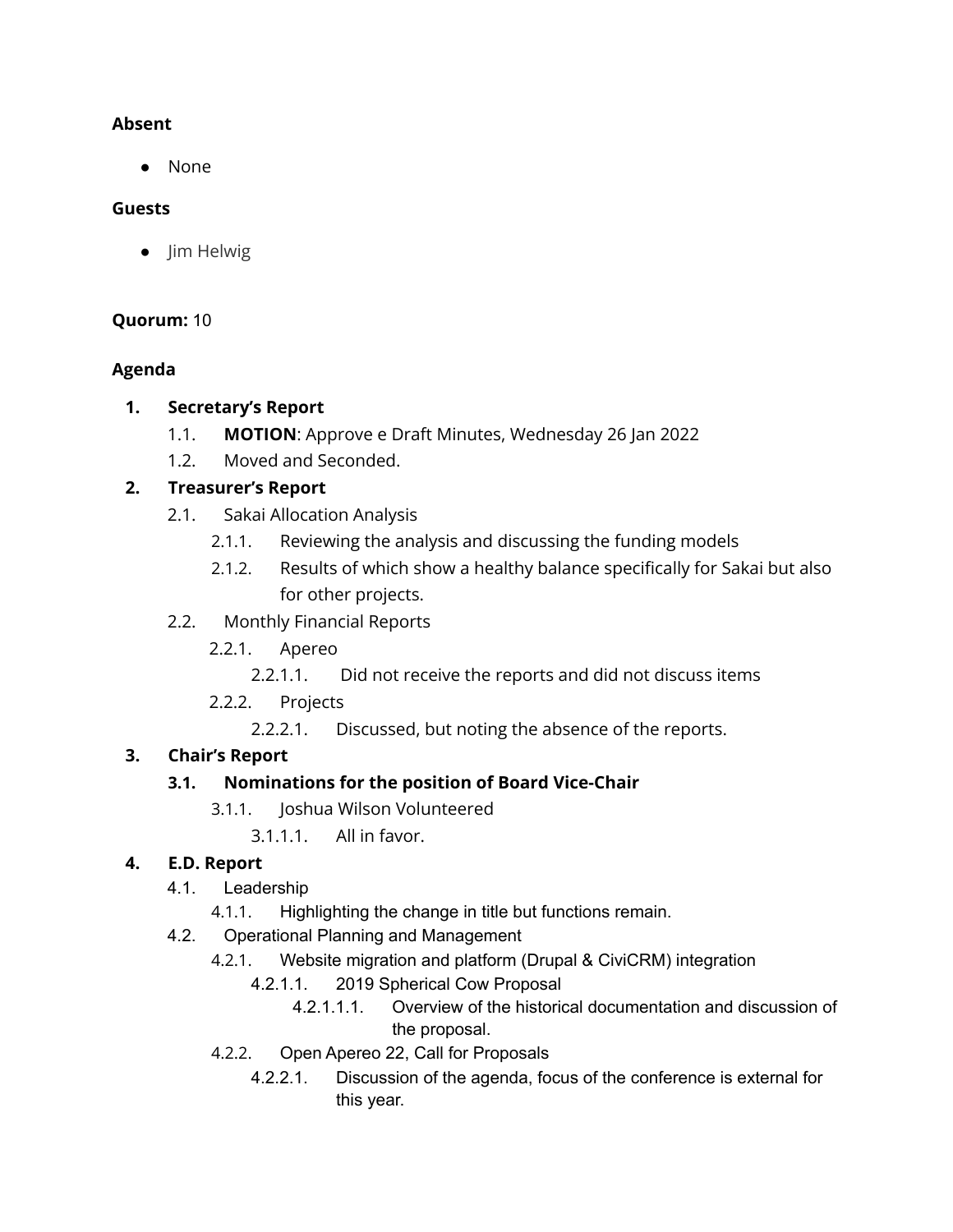- 4.2.2.2. Execution is moving forward as planned
- 4.3. Constituent Communities and Programs
	- 4.3.1. Brandeis Open Source Technology Management (based on OSI agreement)
		- 4.3.1.1. Good strategic match.
		- 4.3.1.2. A resource for campuses to reinforce and support Open Source.
		- 4.3.1.3. A good opportunity to tap into campuses and communities
		- 4.3.1.4. Could potentially build affinity with faculty.
	- 4.3.2. Apereo & Educause Openness CG Meet-ups
		- 4.3.2.1. First meet-up is planned for Mid-March
		- 4.3.2.2. Goal is to increase engagement between the foundation's and Educause through a variety of activities with the Openness Constituent Group.
	- 4.3.3. Nominations for OSI Board
		- 4.3.3.1. Duplicated and will be covered in 4.6.2
- 4.4. Human resources planning and management
	- 4.4.1. Unanimous Written Consent of Directors
		- 4.4.1.1. Completed and Patrick Masson officially placed as General Manager.
		- 4.4.1.2. Further discussions on the way forward with regard to the title and remaining compliant to our by-laws.
	- 4.4.2. GM Professional Services Agreement
		- 4.4.2.1. Discussed and further steps to be taken
	- 4.4.3. REDLINE GM Professional Services Agreement
		- 4.4.3.1. Discussed and further steps to be taken
- 4.5. Financial Planning and Management
	- 4.5.1. Recommendations for Apereo Board Treasurer
		- 4.5.1.1. A list of contacts have been shortlisted.
		- 4.5.1.2. Will move forward with sharing pertinent information with the candidates.
- 4.6. Community Relations and Advocacy
	- 4.6.1. Gates Foundation Grant and Budget
		- 4.6.1.1. Proceeding to the next phase.
		- 4.6.1.2. Information is being gathered and we are aware that we need to ensure that it is in alignment with our values.
		- 4.6.1.3. Positive and excited to contribute and potential outcomes.
	- 4.6.2. Nominations for OSI Board of Directors
		- 4.6.2.1. Discussed.
- 4.7. Risk management

#### **Other Business**

**Seating of the finance committee to be finalized in the next board meeting.**